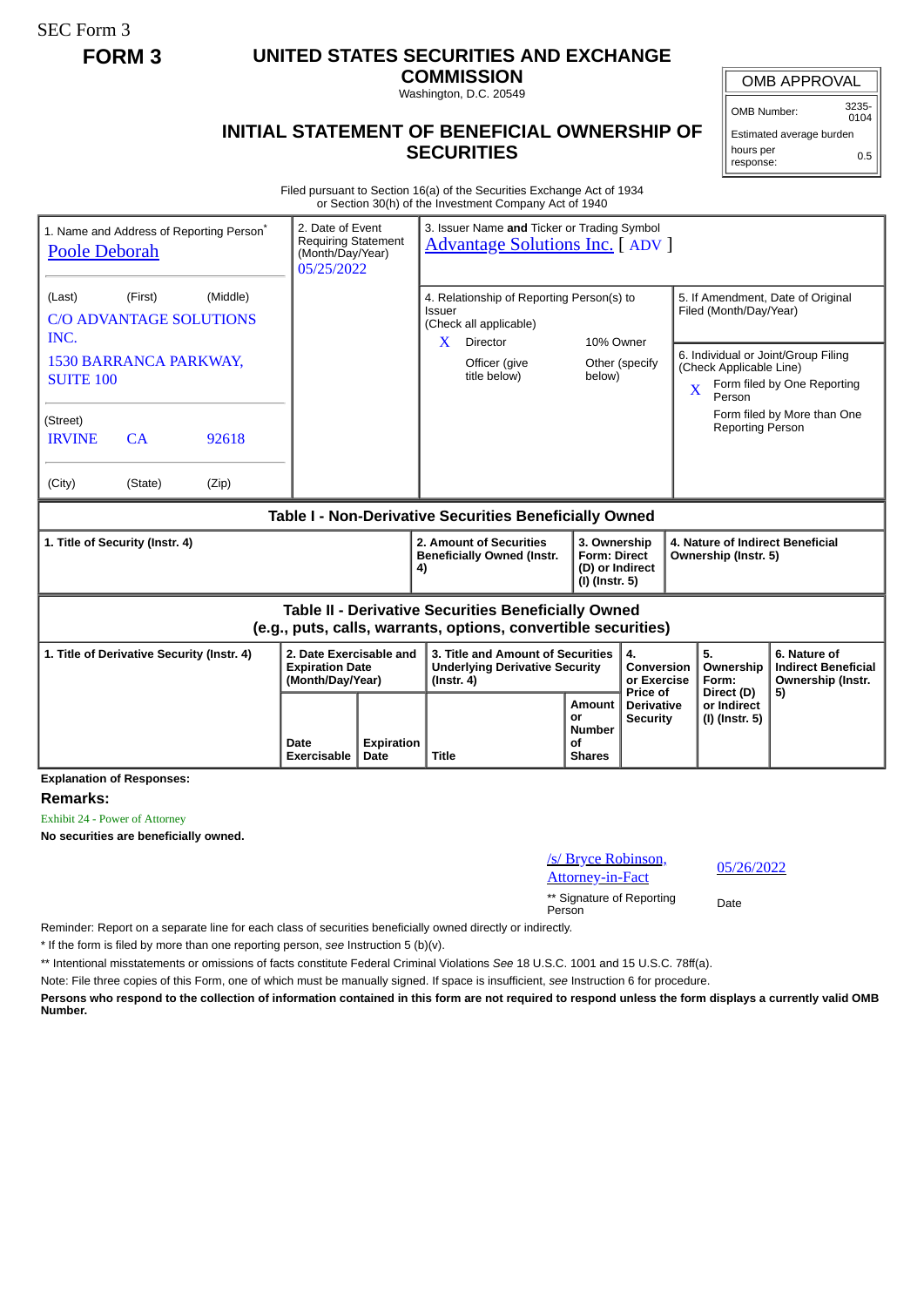## **POWER OF ATTORNEY**

With respect to holdings of and transactions in securities issued by Advantage Solutions Inc. (together with its affiliates and successors, the "Company"), the undersigned hereby constitutes and appoints the individuals named on Schedule A attached hereto and as may be amended from time to time, or any of them signing singly, with full power of substitution and resubstitution, to act as the undersigned's true and lawful attorney-in-fact to:

- 1. prepare, execute in the undersigned's name and on the undersigned's behalf, and submit to the United States Securities and Exchange Commission (the "SEC") a Form ID, including amendments thereto, and any other documents necessary or appropriate to obtain and/or regenerate codes and passwords enabling the undersigned to make electronic filings with the SEC of reports required by Section 16(a) of the Securities Exchange Act of 1934, as amended, or any rule or regulation of the SEC;
- 2. execute for and on behalf of the undersigned, Forms 3, 4, and 5 in accordance with Section 16 of the Securities Exchange Act of 1934, as amended, and the rules thereunder;
- 3. do and perform any and all acts for and on behalf of the undersigned which may be necessary or desirable to complete and execute any such Form 3, 4, or 5, complete and execute any amendment or amendments thereto, and timely file such form with the SEC and any stock exchange or similar authority; and
- 4. take any other action of any type whatsoever in connection with the foregoing which, in the opinion of such attorney-in-fact, may be of benefit to, in the best interest of, or legally required by, the undersigned, it being understood that the documents executed by such attorney-in-fact on behalf of the undersigned pursuant to this Power of Attorney shall be in such form and shall contain such terms and conditions as such attorneyin-fact may approve in such attorney-in-facts discretion.

The undersigned hereby grants to each such attorney-in-fact full power and authority to do and perform any and every act and thing whatsoever requisite, necessary, or proper to be done in the exercise of any of the rights and powers herein granted, as fully to all intents and purposes as the undersigned might or could do if personally present, with full power of substitution and resubstitution or revocation, hereby ratifying and confirming all that such attorney-in-fact, or such attorneys-in-fact substitute or substitutes, shall lawfully do or cause to be done by virtue of this Power of Attorney and the rights and powers herein granted.

The undersigned acknowledges that the foregoing attorneys-in-fact, in serving in such capacity at the request of the undersigned, are not assuming, nor is any Company assuming, any of the undersigned's responsibilities to comply with Section 16 of the Securities Exchange Act of 1934, as amended.

This Power of Attorney shall remain in full force and effect until the undersigned is no longer required to file Forms 3, 4, and 5 with respect to the undersigned's holdings of and transactions in securities issued by the Company, unless earlier revoked by the undersigned in a signed writing delivered to the foregoing attorneys-infact.

1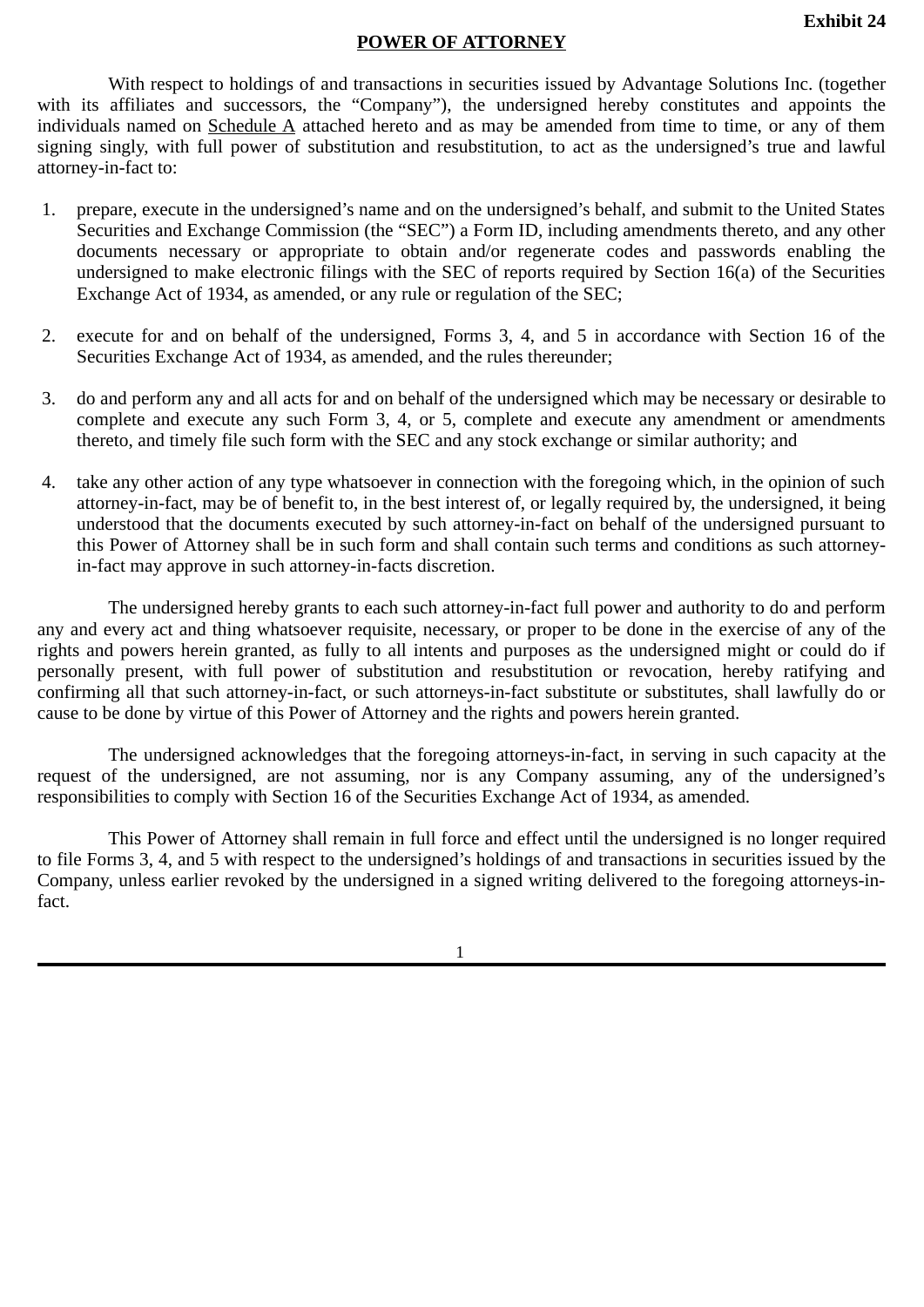IN WITNESS WHEREOF, the undersigned has caused this Power of Attorney to be executed as of this 9th day of May, 2022.

By: /s/ Deborah Poole

Name: Deborah Poole